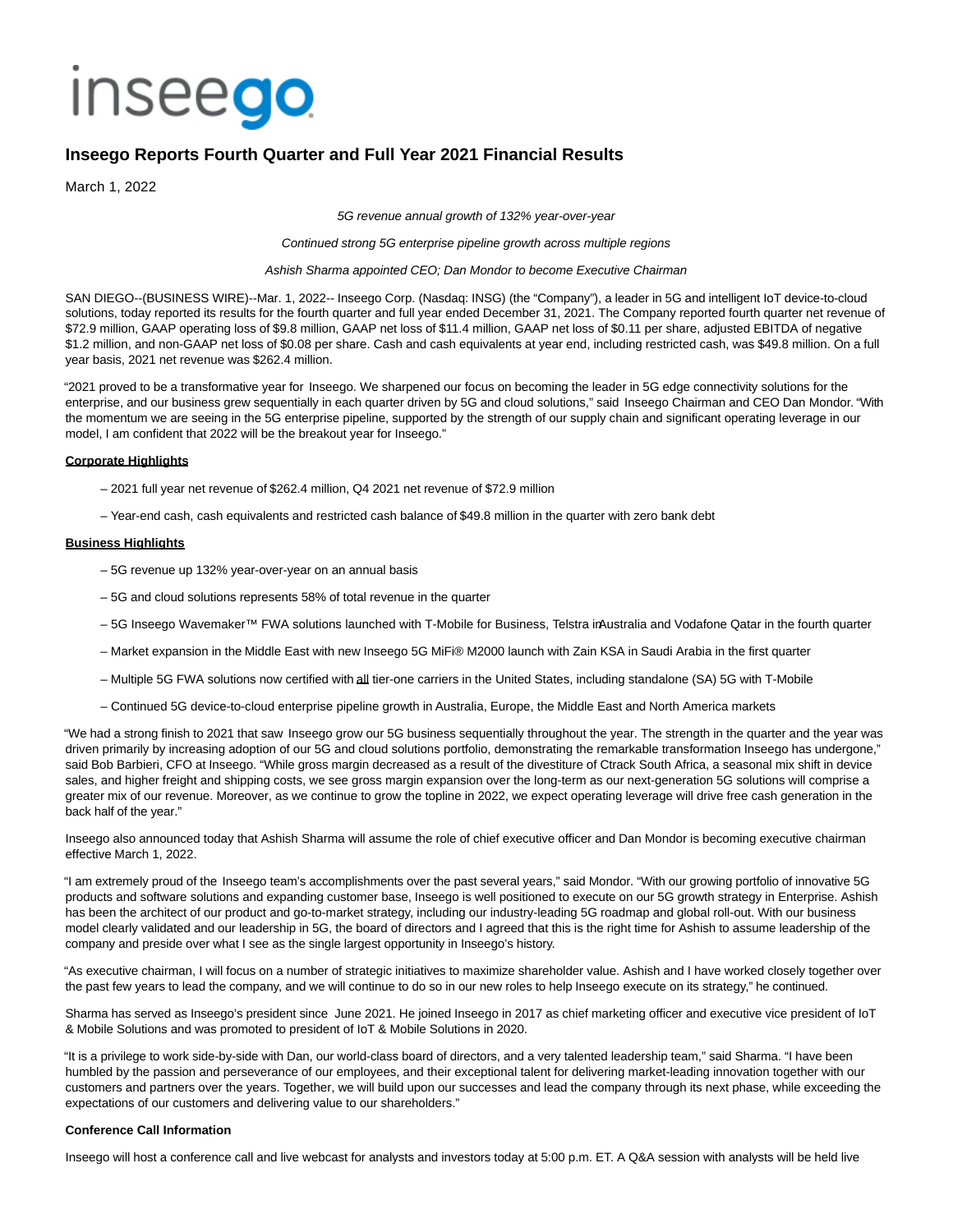directly after the prepared remarks. To access the conference call:

- Online, visit [https://investor.inseego.com/events-presentations](https://cts.businesswire.com/ct/CT?id=smartlink&url=https%3A%2F%2Finvestor.inseego.com%2Fevents-presentations&esheet=52587860&newsitemid=20220301006125&lan=en-US&anchor=https%3A%2F%2Finvestor.inseego.com%2Fevents-presentations&index=1&md5=712d13a7c7ee45a70f5df34637721c1d)
- Phone-only participants can pre-register by navigating to [https://dpregister.com/sreg/10163569/f1325adcc6](https://cts.businesswire.com/ct/CT?id=smartlink&url=https%3A%2F%2Fprotect-us.mimecast.com%2Fs%2F78DCCjRgBmsRZWDnf5rQqB%3Fdomain%3Ddpregister.com&esheet=52587860&newsitemid=20220301006125&lan=en-US&anchor=https%3A%2F%2Fdpregister.com%2Fsreg%2F10163569%2Ff1325adcc6&index=2&md5=8a88e0f46002ae592581d5ab2b2ec851)
- Those without internet access or unable to pre-register may dial-in by calling:
	- o In the United States, call 1-844-282-4463
	- o International parties can access the call at 1-412-317-5613

An audio replay of the conference call will be available beginning one hour after the call through March 15, 2022. To hear the replay, parties in the United States may call 1-877-344-7529 and enter access code 6800988 followed by the # key. International parties may call 1-412-317-0088. In addition, the Inseego Corp. press release will be accessible from the Company's website before the conference call begins.

# **About Inseego Corp.**

Inseego Corp. (Nasdaq: INSG) is an industry leader in smart device-to-cloud solutions that extend the 5G network edge, enabling broader 5G coverage, multi-gigabit data speeds, low latency and strong security to deliver highly reliable internet access. Our innovative mobile broadband, fixed wireless access (FWA) solutions, and software platform incorporate the most advanced technologies (including 5G, 4G LTE, Wi-Fi 6 and others) into a wide range of products that provide robust connectivity indoors, outdoors and in the harshest industrial environments. Designed and developed in the USA, Inseego products and SaaS solutions build on the company's patented technologies to provide the highest quality wireless connectivity for service providers, enterprises, and government entities worldwide[. www.inseego.com #](https://cts.businesswire.com/ct/CT?id=smartlink&url=http%3A%2F%2Fwww.inseego.com&esheet=52587860&newsitemid=20220301006125&lan=en-US&anchor=www.inseego.com&index=3&md5=59038d01cc676265ace5f8fd4adc4569)Putting5GtoWork

©2022. Inseego Corp. All rights reserved. The Inseego name and logo, MiFi and Inseego Wavemaker are registered trademarks and trademarks of Inseego Corp. Other Company, product or service names mentioned herein are the trademarks of their respective owners.

## **Cautionary Note Regarding Forward-Looking Statements**

Some of the information presented in this news release may constitute forward-looking statements within the meaning of the Private Securities Litigation Reform Act of 1995. In this context, forward-looking statements often address expected future business and financial performance and often contain words such as "may," "estimate," "anticipate," "believe," "expect," "intend," "plan," "project," "will" and similar words and phrases indicating future results. The information presented in this news release related to our future business outlook, the future demand for our products, as well as other statements that are not purely statements of historical fact, are forward-looking in nature. These forward-looking statements are made on the basis of management's current expectations, assumptions, estimates and projections and are subject to significant risks and uncertainties that could cause actual results to differ materially from those anticipated in such forward-looking statements. We therefore cannot guarantee future results, performance or achievements. Actual results could differ materially from our expectations.

Factors that could cause actual results to differ materially from the Company's expectations include: (1) the future demand for wireless broadband access to data and asset management software and services; (2) the growth of wireless wide-area networking and asset management software and services; (3) customer and end-user acceptance of the Company's current product and service offerings and market demand for the Company's anticipated new product and service offerings; (4) increased competition and pricing pressure from participants in the markets in which the Company is engaged; (5) dependence on third-party manufacturers and key component suppliers worldwide; (6) the impact that new or adjusted tariffs may have on the cost of components or our products, and our ability to sell products internationally; (7) the impact of fluctuations of foreign currency exchange rates; (8) the impact of geopolitical instability and supply chain challenges on our ability to source components and manufacture our products; (9) unexpected liabilities or expenses; (10) the Company's ability to introduce new products and services in a timely manner, including the ability to develop and launch 5G products at the speed and functionality required by our customers; (11) litigation, regulatory and IP developments related to our products or components of our products; (12) dependence on a small number of customers for a significant portion of the Company's revenues and accounts receivable; (13) the Company's ability to raise additional financing when the Company requires capital for operations or to satisfy corporate obligations; (14) the Company's plans and expectations relating to acquisitions, divestitures, strategic relationships, international expansion, software and hardware developments, personnel matters, and cost containment initiatives, including restructuring activities and the timing of their implementations; (15) the global semiconductor shortage and any related price increases or supply chain disruptions, and (16) the potential impact of COVID-19 on the business.

These factors, as well as other factors set forth as risk factors or otherwise described in the reports filed by the Company with the SEC (available at [www.sec.gov\),](https://cts.businesswire.com/ct/CT?id=smartlink&url=http%3A%2F%2Fwww.sec.gov&esheet=52587860&newsitemid=20220301006125&lan=en-US&anchor=www.sec.gov&index=4&md5=f909eb53644d37096a6a955d87afbcd5) could cause actual results to differ materially from those expressed in the Company's forward-looking statements. The Company assumes no obligation to update publicly any forward-looking statements for any reason, even if new information becomes available or other events occur in the future, except as otherwise required pursuant to applicable law and our on-going reporting obligations under the Securities Exchange Act of 1934, as amended.

# **Non-GAAP Financial Measures**

Inseego Corp. has provided financial information in this news release that has not been prepared in accordance with GAAP. Adjusted EBITDA, non-GAAP net loss, non-GAAP net loss per share and non-GAAP operating costs and expenses exclude preferred stock dividends, net income attributable to noncontrolling interests, share-based compensation expense, amortization of intangible assets purchased through acquisitions, amortization of discount and issuance costs related to the Company's 2025 Notes, fair value adjustments on derivative instruments, gain on sale of Ctrack South Africa, costs related to the divestiture of Ctrack South Africa, loss on debt conversion and extinguishment relating to the Company's 2025 Notes, and other non-recurring legal expenses. Adjusted EBITDA also excludes interest, taxes, depreciation and amortization (unrelated to acquisitions, the 2025 Notes), impairment of capitalized software, foreign exchange gains and losses, and other.

Adjusted EBITDA, non-GAAP net loss, non-GAAP net loss per share and non-GAAP operating costs and expenses are supplemental measures of our performance that are not required by, or presented in accordance with, GAAP. These non-GAAP financial measures have limitations as an analytical tool and are not intended to be used in isolation or as a substitute for operating expenses, net loss, net loss per share or any other performance measure determined in accordance with GAAP. We present these non-GAAP financial measures because we consider each to be an important supplemental measure of our performance.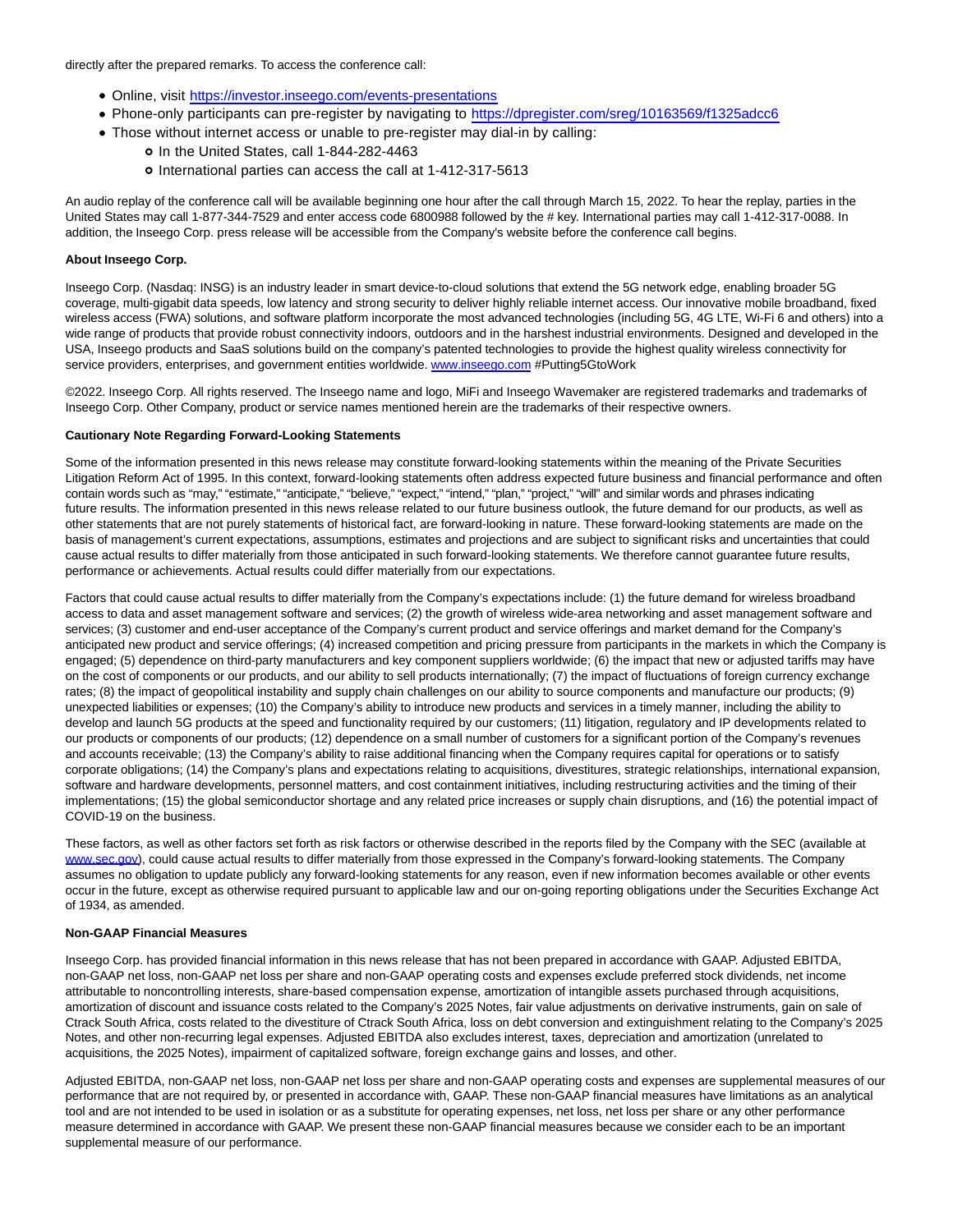Management uses these non-GAAP financial measures to make operational decisions, evaluate the Company's performance, prepare forecasts and determine compensation. Further, management believes that both management and investors benefit from referring to these non-GAAP financial measures in assessing the Company's performance when planning, forecasting and analyzing future periods. Share-based compensation expenses are expected to vary depending on the number of new incentive award grants issued to both current and new employees, the number of such grants forfeited by former employees, and changes in the Company's stock price, stock market volatility, expected option term and risk-free interest rates, all of which are difficult to estimate. In calculating non-GAAP financial measures, management excludes certain non-cash and one-time items in order to facilitate comparability of the Company's operating performance on a period-to-period basis because such expenses are not, in management's view, related to the Company's ongoing operating performance. Management uses this view of the Company's operating performance for purposes of comparison with its business plan and individual operating budgets and in the allocation of resources.

The Company further believes that these non-GAAP financial measures are useful to investors in providing greater transparency to the information used by management in its operational decision-making. The Company believes that the use of these non-GAAP financial measures also facilitates a comparison of our underlying operating performance with that of other companies in our industry, which use similar non-GAAP financial measures to supplement their GAAP results.

In the future, the Company expects to continue to incur expenses similar to the non-GAAP adjustments described above, and exclusion of these items in the presentation of our non-GAAP financial measures should not be construed as an inference that these costs are unusual, infrequent or non-recurring. Investors and potential investors are cautioned that there are material limitations associated with the use of non-GAAP financial measures as an analytical tool. The limitations of relying on non-GAAP financial measures include, but are not limited to, the fact that other companies, including other companies in our industry, may calculate non-GAAP financial measures differently than we do, limiting their usefulness as a comparative tool.

Investors and potential investors are encouraged to review the reconciliation of our non-GAAP financial measures contained within this news release with our GAAP financial results.

#### **INSEEGO CORP. CONDENSED CONSOLIDATED STATEMENTS OF OPERATIONS** (In thousands, except share and per share data)

(Unaudited)

|                                                                                           | <b>Three Months Ended</b><br>December 31, |            | <b>Year Ended</b><br>December 31, |              |
|-------------------------------------------------------------------------------------------|-------------------------------------------|------------|-----------------------------------|--------------|
|                                                                                           | 2021                                      | 2020       | 2021                              | 2020         |
| Net revenues:                                                                             |                                           |            |                                   |              |
| IoT & Mobile Solutions                                                                    | \$66,214                                  | \$72,098   | \$217,984                         | \$261,169    |
| <b>Enterprise SaaS Solutions</b>                                                          | 6,678                                     | 13,965     | 44,415                            | 52,663       |
| Total net revenues                                                                        | 72,892                                    | 86,063     | 262,399                           | 313,832      |
| Cost of net revenues:                                                                     |                                           |            |                                   |              |
| IoT & Mobile Solutions                                                                    | 51,827                                    | 54,007     | 168,604                           | 202,421      |
| <b>Enterprise SaaS Solutions</b>                                                          | 2,905                                     | 5,610      | 17,870                            | 20,568       |
| Total cost of net revenues                                                                | 54,732                                    | 59,617     | 186,474                           | 222,989      |
| Gross profit                                                                              | 18,160                                    | 26,446     | 75,925                            | 90,843       |
| Operating costs and expenses:                                                             |                                           |            |                                   |              |
| Research and development                                                                  | 13,719                                    | 15,505     | 52,673                            | 44,953       |
| Sales and marketing                                                                       | 8,237                                     | 9,901      | 38,234                            | 35,750       |
| General and administrative                                                                | 5,593                                     | 7,432      | 28,250                            | 30,689       |
| Amortization of purchased intangible assets                                               | 443                                       | 817        | 2,092                             | 3,175        |
| Impairment of capitalized software                                                        |                                           | 1,410      | 1,197                             | 1,410        |
| Total operating costs and expenses                                                        | 27,992                                    | 35,065     | 122,446                           | 115,977      |
| Operating loss                                                                            | (9, 832)                                  | (8,619)    | (46, 521)                         | (25, 134)    |
| Other income (expense):                                                                   |                                           |            |                                   |              |
| Gain on sale of Ctrack South Africa                                                       |                                           |            | 5,262                             |              |
| Loss on debt conversion and extinguishment, net                                           |                                           |            | (432)                             | (76, 354)    |
| Interest expense, net                                                                     | (1,696)                                   | (1,745)    | (6, 874)                          | (9,942)      |
| Other income, net                                                                         | 554                                       | (1,826)    | 845                               | 992          |
| Loss before income taxes                                                                  | (10, 974)                                 | (12, 190)  | (47, 720)                         | (110, 438)   |
| Income tax provision (benefit)                                                            | (254)                                     | 555        | 191                               | 748          |
| Net loss                                                                                  | (10, 720)                                 | (12, 745)  | (47, 911)                         | (111, 186)   |
| Less: Net income attributable to noncontrolling interests                                 |                                           |            | (214)                             | (29)         |
| Net loss attributable to Inseego Corp.                                                    | (10, 720)                                 | (12, 745)  | (48, 125)                         | (111, 215)   |
| Series E preferred stock dividends and deemed dividends from the preferred stock exchange | (647)                                     | (848)      | (4, 243)                          | (2,904)      |
| Net loss attributable to common stockholders                                              | \$(11,367)                                | \$(13,593) | \$(52,368)                        | \$(114, 119) |
| Per share data:                                                                           |                                           |            |                                   |              |
| Net loss per common share:                                                                |                                           |            |                                   |              |
| Basic and diluted                                                                         | \$(0.11)                                  | \$(0.14)   | \$(0.51)                          | \$(1.19)     |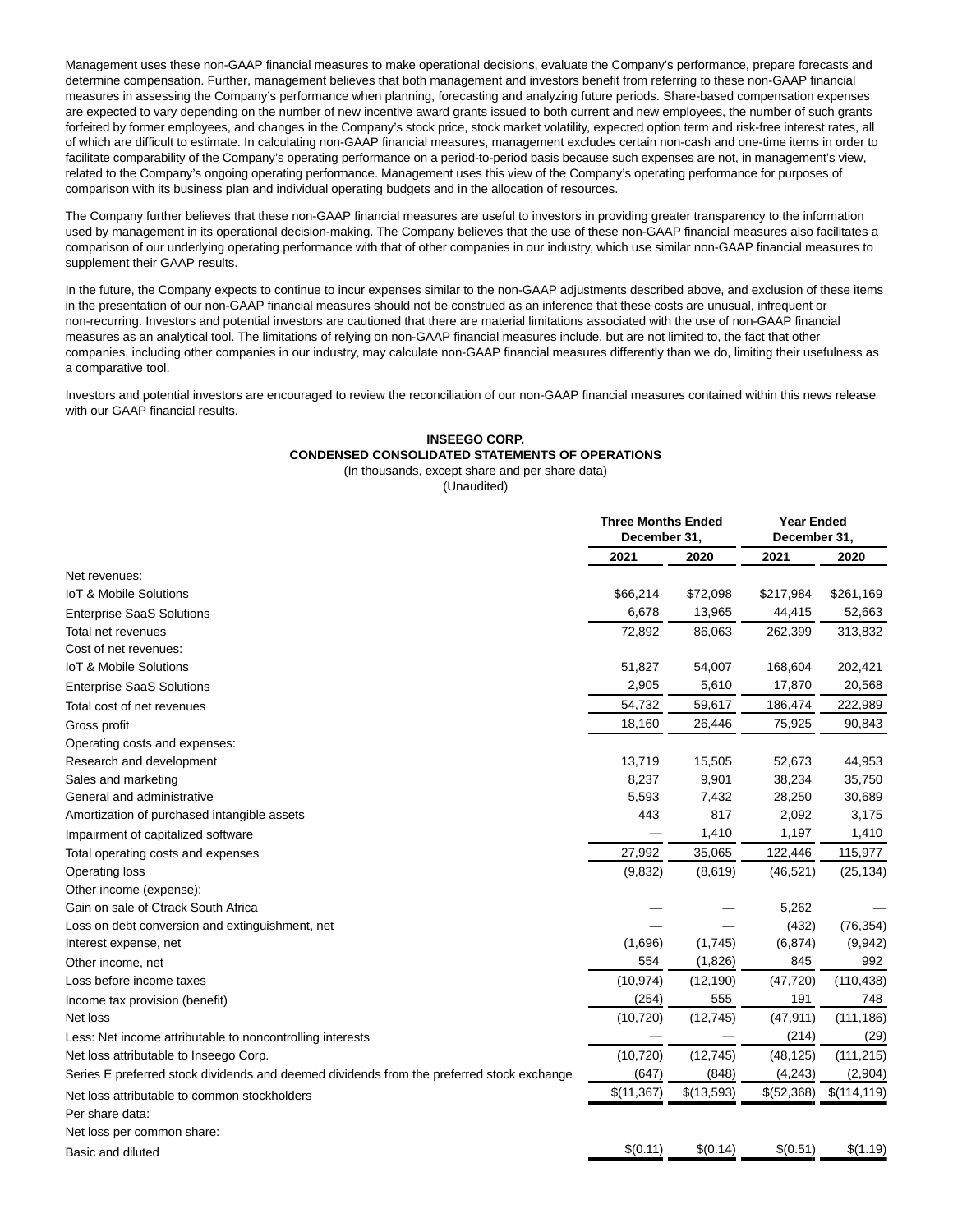Weighted-average shares used in computation of net loss per common share:

# **INSEEGO CORP. CONDENSED CONSOLIDATED BALANCE SHEETS** (In thousands)

(Unaudited)

|                                                           | December 31, |            |
|-----------------------------------------------------------|--------------|------------|
|                                                           | 2021         | 2020       |
| <b>ASSETS</b>                                             |              |            |
| Current assets:                                           |              |            |
| Cash and cash equivalents                                 | \$46,474     | \$40,015   |
| Restricted cash                                           | 3,338        |            |
| Accounts receivable, net                                  | 26,781       | 29,940     |
| Inventories                                               | 37,402       | 33,952     |
| Prepaid expenses and other                                | 13,624       | 10,201     |
| <b>Total current assets</b>                               | 127,619      | 114,108    |
| Property, plant and equipment, net                        | 8,102        | 13,699     |
| Rental assets, net                                        | 4,575        | 6,109      |
| Intangible assets, net                                    | 46,995       | 51,487     |
| Goodwill                                                  | 20,336       | 32,511     |
| Right-of-use assets, net                                  | 7,839        | 9,092      |
| Other assets                                              | 377          | 388        |
| <b>Total assets</b>                                       | \$215,843    | \$227,394  |
| <b>LIABILITIES AND STOCKHOLDERS' DEFICIT</b>              |              |            |
| Current liabilities:                                      |              |            |
| Accounts payable                                          | \$48,577     | \$52,339   |
| Accrued expenses and other current liabilities            | 26,253       | 23,373     |
| <b>Total current liabilities</b>                          | 74,830       | 75,712     |
| Long-term liabilities:                                    |              |            |
| 2025 Notes, net                                           | 157,866      | 165,147    |
| Deferred tax liabilities, net                             | 852          | 4,505      |
| Other long-term liabilities                               | 7,149        | 9,929      |
| <b>Total liabilities</b>                                  | 240,697      | 255,293    |
| Commitments and contingencies                             |              |            |
| Stockholders' deficit:                                    |              |            |
| Preferred stock                                           |              |            |
| Common stock                                              | 105          | 99         |
| Additional paid-in capital                                | 770,619      | 711,487    |
| Accumulated other comprehensive loss                      | (8,531)      | (6,972)    |
| Accumulated deficit                                       | (787, 047)   | (732, 422) |
| Total stockholders' deficit attributable to Inseego Corp. | (24, 854)    | (27, 808)  |
| Noncontrolling interests                                  |              | (91)       |
| Total stockholders' deficit                               | (24, 854)    | (27, 899)  |
| Total liabilities and stockholders' deficit               | \$215,843    | \$227,394  |

# **INSEEGO CORP.**

# **CONDENSED CONSOLIDATED STATEMENTS OF CASH FLOWS**

(In thousands) (Unaudited)

|                                                                                           | <b>Three Months</b><br>Ended<br>December 31, |        |         | Year Ended<br>December 31,                    |
|-------------------------------------------------------------------------------------------|----------------------------------------------|--------|---------|-----------------------------------------------|
|                                                                                           | 2021                                         | 2020   | 2021    | 2020                                          |
| Cash flows from operating activities:                                                     |                                              |        |         |                                               |
| Net loss                                                                                  |                                              |        |         | $$(10,720) \$(12,745) \$(47,911) \$(111,186)$ |
| Adjustments to reconcile net loss to net cash provided by (used in) operating activities: |                                              |        |         |                                               |
| Depreciation and amortization                                                             | 6.199                                        | 11.998 | 25.330  | 27,946                                        |
| Fair value adjustment on derivative instrument                                            | (391)                                        | 1.969  | (3,826) | 597                                           |
| Provision for bad debts, net of recoveries                                                | 55                                           | 272    | 401     | 512                                           |
| Impairment of capitalized software                                                        |                                              | 1.410  | 1.197   | 1.410                                         |
| Provision for excess and obsolete inventory                                               | 70                                           | 108    | 657     | 538                                           |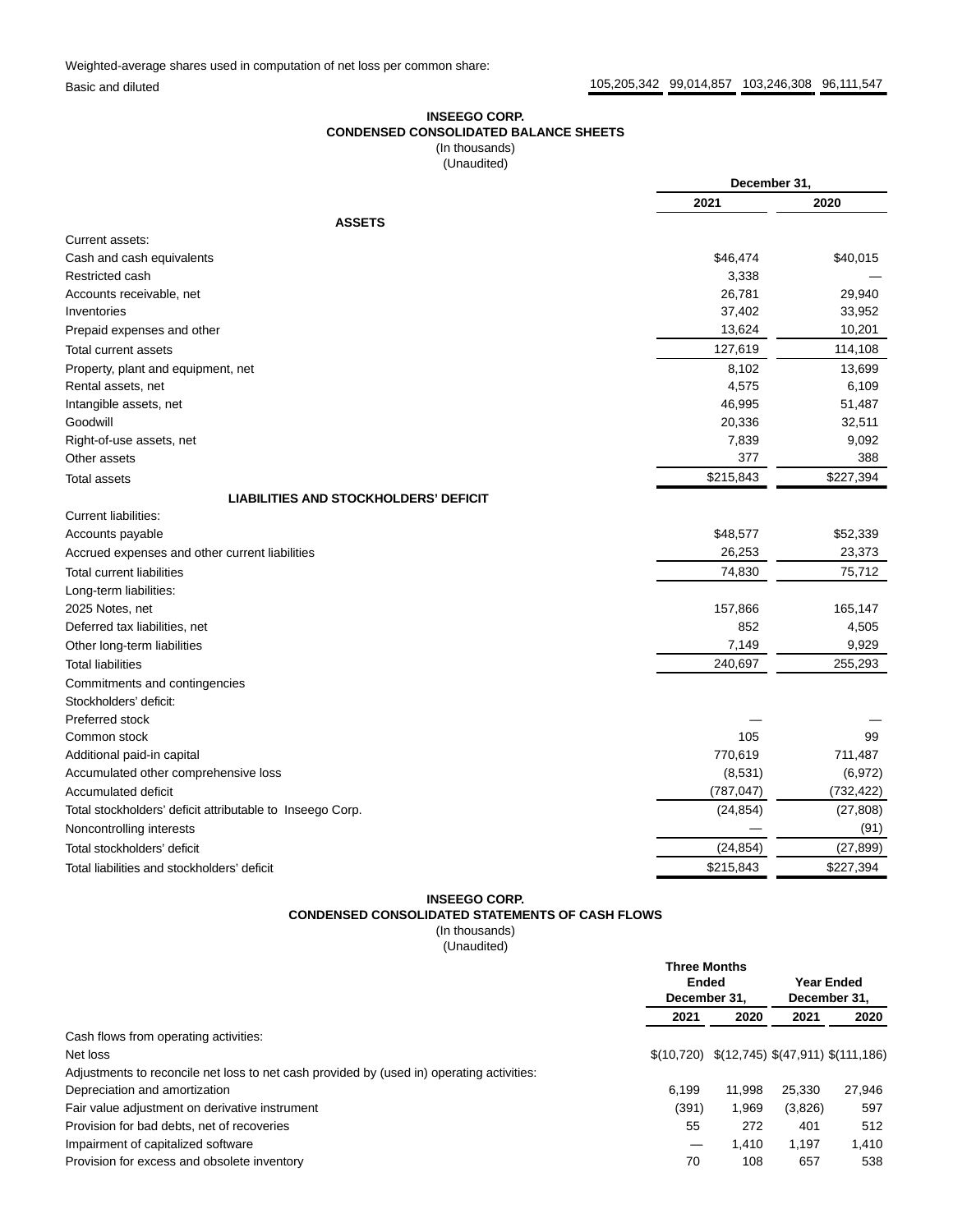| Share-based compensation expense                                                                   | 2,182     | 2,231     | 16,649    | 10,419    |
|----------------------------------------------------------------------------------------------------|-----------|-----------|-----------|-----------|
| Amortization of debt discount and debt issuance costs                                              | 378       | 384       | 1,495     | 4,016     |
| Loss on debt conversion and extinguishment, net                                                    |           |           | 432       | 76,354    |
| Gain on sale of Ctrack South Africa                                                                |           |           | (5,262)   |           |
| Deferred income taxes                                                                              | (228)     | 549       | (53)      | 659       |
| Other                                                                                              | (286)     | 617       | 286       | 667       |
| Changes in assets and liabilities, net of effects of divestiture:                                  |           |           |           |           |
| Accounts receivable                                                                                | (3,982)   | 8,268     | (1, 148)  | (10, 797) |
| Inventories                                                                                        | (4,605)   | (11, 258) | (12, 494) | (13, 336) |
| Prepaid expenses and other assets                                                                  | (2,273)   | 848       | (844)     | (3,070)   |
| Accounts payable                                                                                   | 4,098     | 1,917     | (3, 108)  | 27,087    |
| Accrued expenses, income taxes, and other                                                          | (952)     | (3,230)   | 2,987     | 8,234     |
| Net cash (used in) provided by operating activities                                                | (10, 455) | 3,338     | (25, 212) | 20,050    |
| Cash flows from investing activities:                                                              |           |           |           |           |
| Acquisition of noncontrolling interest                                                             |           |           | (116)     |           |
| Purchases of property, plant and equipment                                                         | (629)     | (652)     | (4,928)   | (5,736)   |
| Proceeds from the sale of property, plant and equipment                                            | 195       | 65        | 1,338     | 392       |
| Proceeds from sale of Ctrack South Africa, net of cash divested <sup>1</sup>                       | 2,163     |           | 33,689    |           |
| Additions to capitalized software development costs and purchases of intangible assets             | (3,316)   | (9, 153)  | (23, 905) | (29, 369) |
| Net cash provided by (used in) investing activities                                                | (1,587)   | (9,740)   | 6,078     | (34, 713) |
| Cash flows from financing activities:                                                              |           |           |           |           |
| Gross proceeds received from issuance of Series E preferred stock                                  |           |           |           | 25,000    |
| Gross proceeds from the issuance of 2025 Notes                                                     |           |           |           | 100,000   |
| Payment of issuance costs related to 2025 Notes                                                    |           | (45)      |           | (3,645)   |
| Cash paid to investors in private exchange transactions                                            |           |           |           | (32,062)  |
| Payoff of term loan and related extinguishment costs                                               |           |           |           | (48, 830) |
| Repurchase of Series E preferred stock                                                             |           |           |           | (2, 354)  |
| Proceeds from the exercise of warrants to purchase common stock                                    |           |           |           | 1,861     |
| Net borrowing of bank and overdraft facilities                                                     | (50)      | (309)     | 265       | (199)     |
| Principal payments under finance lease obligations                                                 | (62)      | (513)     | (3,200)   | (2,756)   |
| Proceeds from a public offering, net of issuance costs                                             |           |           | 29,370    |           |
| Proceeds from stock option exercises and employee stock purchase plan, net of taxes paid on vested |           |           |           |           |
| restricted stock units                                                                             | 1,054     | 2,194     | 3,486     | 5,066     |
| Net cash (used in) provided by financing activities                                                | 942       | 1,327     | 29,921    | 42,081    |
| Effect of exchange rates on cash                                                                   | (697)     | 3,096     | (990)     | 523       |
| Net increase in cash, cash equivalents and restricted cash                                         | (11, 797) | (1,979)   | 9,797     | 27,941    |
| Cash, cash equivalents and restricted cash, beginning of period                                    | 61,609    | 41,994    | 40,015    | 12,074    |
| Cash, cash equivalents and restricted cash, end of period                                          | \$49,812  | \$40,015  | \$49,812  | \$40,015  |

1The amount for the year ended December 31, 2021 is net of cash divested of \$5.0 million.

# **INSEEGO CORP.**

# **Reconciliation of GAAP Net Loss Attributable to Common Shareholders to Non-GAAP Net Loss**

(In thousands, except per share data)

(Unaudited)

|                                                                    | <b>Three Months Ended</b><br>December 31, 2021 |                           | <b>Year Ended</b><br>December 31, 2021 |                           |
|--------------------------------------------------------------------|------------------------------------------------|---------------------------|----------------------------------------|---------------------------|
|                                                                    | <b>Net Loss</b>                                | <b>Net Loss Per Share</b> | <b>Net Loss</b>                        | <b>Net Loss Per Share</b> |
| GAAP net loss attributable to common shareholders<br>Adjustments:  | \$(11,367)                                     | \$(0.11)                  | \$(52,368)                             | \$(0.51)                  |
| Preferred stock dividends <sup>(a)</sup>                           | 647                                            |                           | 4,243                                  | 0.04                      |
| Net income attributable to noncontrolling interests <sup>(b)</sup> |                                                |                           | 214                                    |                           |
| Share-based compensation expense                                   | 2,182                                          | 0.03                      | 16,649                                 | 0.17                      |
| Purchased intangibles amortization                                 | 527                                            |                           | 3,366                                  | 0.03                      |
| Debt discount and issuance costs amortization <sup>(c)</sup>       | 378                                            |                           | 1,495                                  | 0.02                      |
| Fair value adjustment on derivative instrument <sup>(d)</sup>      | (391)                                          |                           | (3,826)                                | (0.04)                    |
| Gain on sale of Ctrack South Africa                                |                                                |                           | (5,262)                                | (0.05)                    |
| Divestiture related costs <sup>(e)</sup>                           |                                                |                           | 2,237                                  | 0.02                      |
| Loss on debt conversion and extinguishment <sup>(f)</sup>          |                                                |                           | 432                                    |                           |
| Other <sup>(g)</sup>                                               |                                                |                           | 176                                    |                           |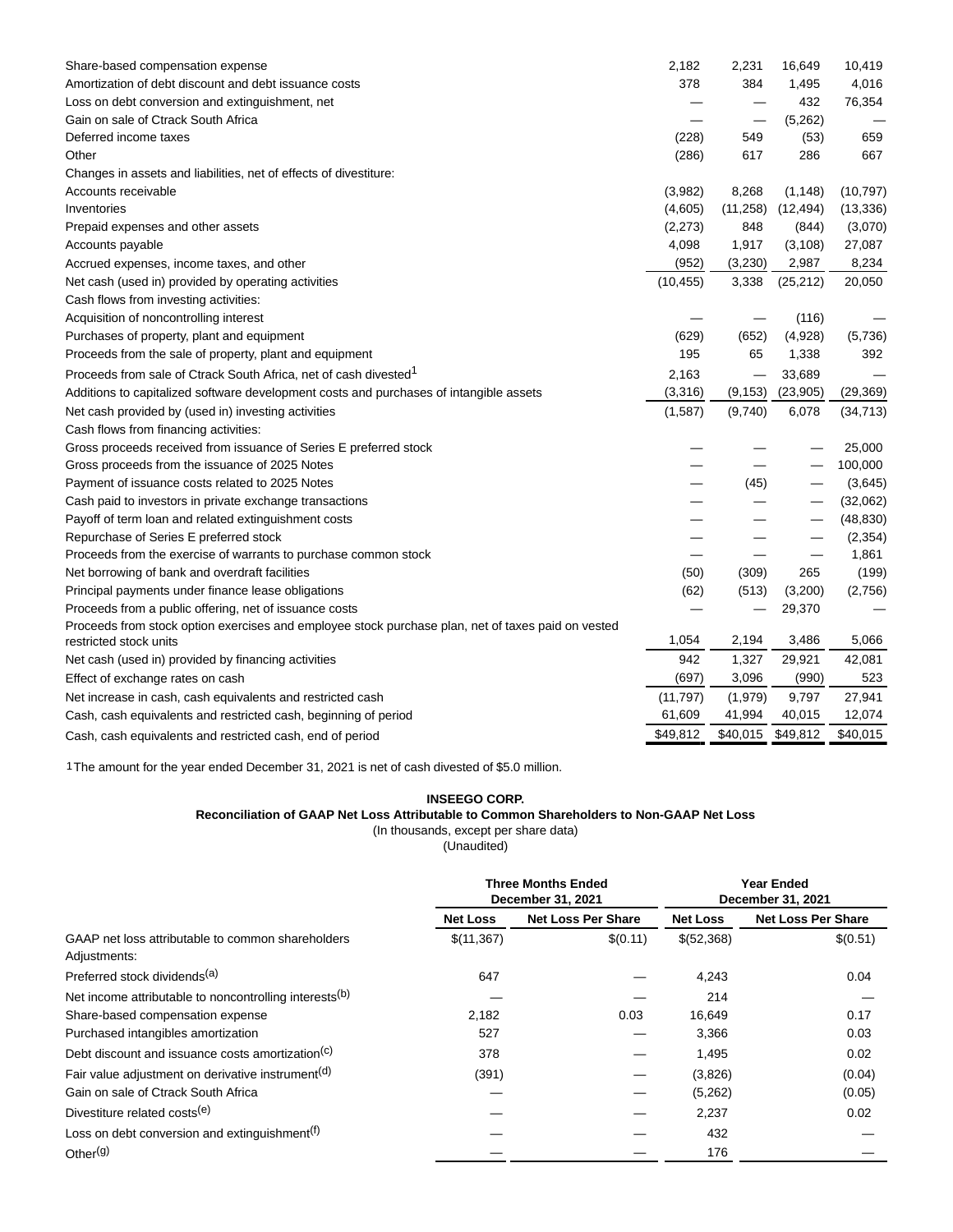|  | Non-GAAP net loss | \$(8.024) | \$(0.08) | \$ (32.644) | \$(0.32) |
|--|-------------------|-----------|----------|-------------|----------|
|--|-------------------|-----------|----------|-------------|----------|

(a)Includes accrued dividends on Series E Preferred Stock and deemed dividend as part of preferred stock exchange.

(b) Includes net income attributable to noncontrolling interests at Ctrack South Africa.

(c) Includes the debt discount and issuance costs amortization related to the 2025 Notes.

(d)Includes the fair value adjustment related to the Company's interest make-whole derivative instrument.

(e) Includes transaction costs directly related to the divestiture of Ctrack South Africa.

(f) Includes the loss on debt conversion and extinguishment of the 2025 Notes.

(g)Primarily includes non-recurring legal settlements.

See "Non-GAAP Financial Measures" for information regarding our use of Non-GAAP financial measures.

## **INSEEGO CORP.**

# **Reconciliation of GAAP Operating Costs and Expenses to Non-GAAP Operating Costs and Expenses**

Three Months Ended December 31, 2021

(In thousands)

(Unaudited)

|                                             | <b>GAAP</b> | Share-based compensation expense Purchased intangibles amortization Non-GAAP |       |          |
|---------------------------------------------|-------------|------------------------------------------------------------------------------|-------|----------|
| Cost of net revenues                        | \$54,732    | \$240                                                                        | \$84  | \$54,408 |
| Operating costs and expenses:               |             |                                                                              |       |          |
| Research and development                    | 13.719      | 447                                                                          |       | 13.272   |
| Sales and marketing                         | 8.237       | 543                                                                          |       | 7.694    |
| General and administrative                  | 5.593       | 952                                                                          |       | 4,641    |
| Amortization of purchased intangible assets | 443         |                                                                              | 443   |          |
| Total operating costs and expenses          | \$27,992    | \$1,942                                                                      | \$443 | \$25,607 |
| Total                                       |             | \$2,182                                                                      | \$527 |          |

See "Non-GAAP Financial Measures" for information regarding our use of Non-GAAP financial measures.

# **INSEEGO CORP.**

**Reconciliation of GAAP Operating Costs and Expenses to Non-GAAP Operating Costs and Expenses**

Twelve Months Ended December 31, 2021

(In thousands) (Unaudited)

|                                                | <b>GAAP</b> | Share-based compensation<br>expense | <b>Purchased intangibles</b><br>amortization | <b>Non-recurring costs</b><br>(a) | <b>Non-GAAP</b> |
|------------------------------------------------|-------------|-------------------------------------|----------------------------------------------|-----------------------------------|-----------------|
| Cost of net revenues                           | \$186,474   | \$2,469                             | \$1,274                                      |                                   | \$182,731       |
| Operating costs and expenses:                  |             |                                     |                                              |                                   |                 |
| Research and development                       | 52.673      | 4,813                               |                                              |                                   | 47,860          |
| Sales and marketing                            | 38,234      | 3.704                               |                                              |                                   | 34,530          |
| General and administrative                     | 28.250      | 5,663                               |                                              | 150                               | 22,437          |
| Amortization of purchased<br>intangible assets | 2.092       |                                     | 2,092                                        |                                   |                 |
| Impairment of purchased intangible<br>assets   | 1,197       |                                     |                                              |                                   | 1,197           |
| Total operating costs and expenses             | \$122,446   | \$14,180                            | \$2,092                                      | \$150                             | \$106,024       |
| Total                                          |             | \$16,649                            | \$3,366                                      | \$150                             |                 |

(a) Includes non-recurring legal settlement costs.

See "Non-GAAP Financial Measures" for information regarding our use of Non-GAAP financial measures.

# **INSEEGO CORP.**

#### **Reconciliation of GAAP Net Loss Attributable to Common Shareholders to Adjusted EBITDA**

(In thousands)

(Unaudited)

|                                                                    | <b>Three Months Ended</b> |                              |
|--------------------------------------------------------------------|---------------------------|------------------------------|
|                                                                    | December 31, 2021         | Year Ended December 31, 2021 |
| GAAP net loss attributable to common shareholders                  | \$(11, 367)               | \$(52,368)                   |
| Preferred stock dividends <sup>(a)</sup>                           | 647                       | 4.243                        |
| Income tax provision                                               | (254)                     | 191                          |
| Net income attributable to noncontrolling interests <sup>(b)</sup> |                           | 214                          |